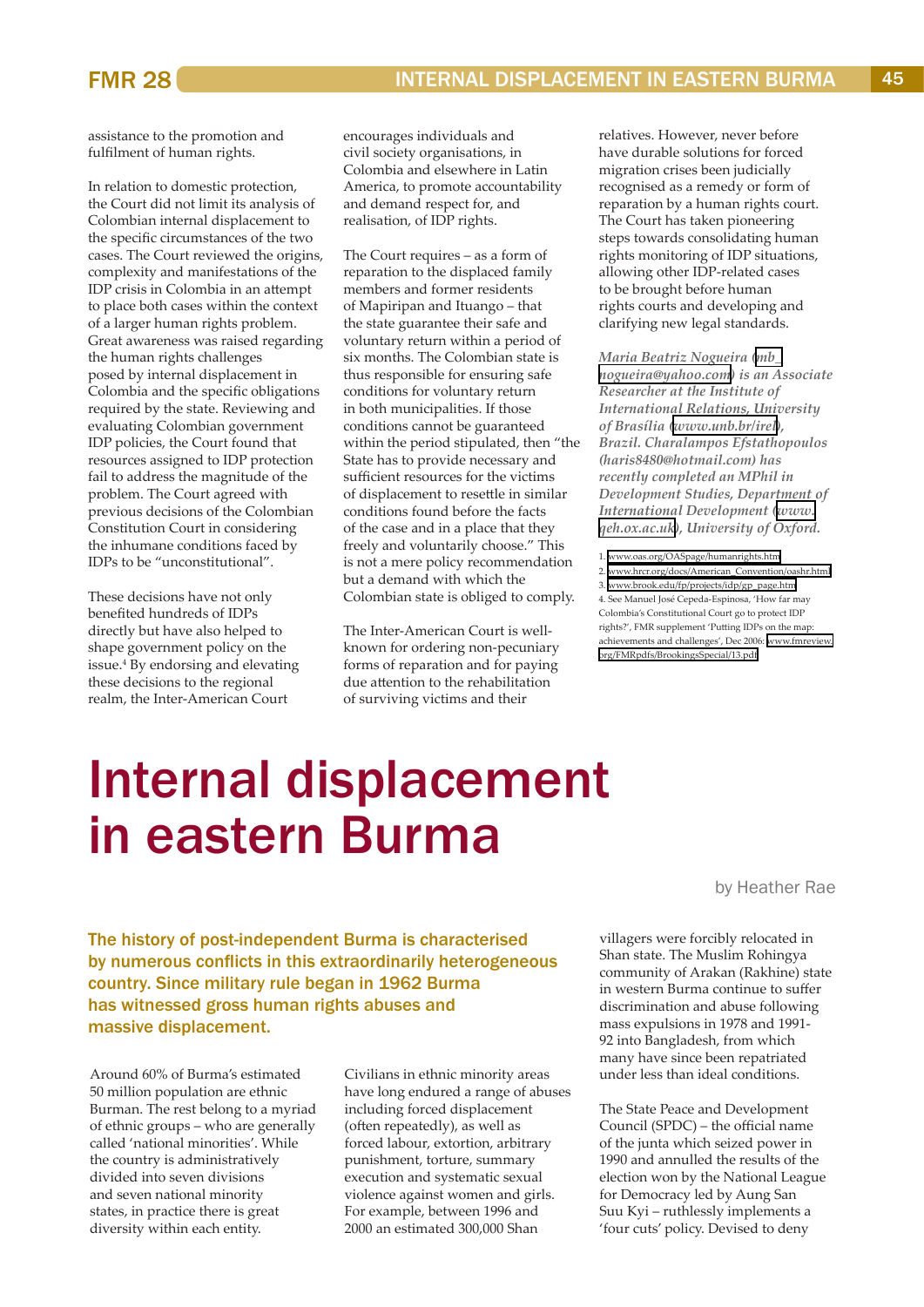

*When SPDC Light Infantry Battalion 501 attacked Th'Dah Der village (Lu Thaw township, Papun District) in March 2007, the villagers fled, taking whatever belongings and food they could carry.* 

insurgents access to food, funds, recruits and information, it has had a major impact on civilians in the ethnic minority areas that ring central Burma. The

Burmese armed forces have attacked villagers and destroyed livelihoods in the course of counterinsurgency operations justified in terms of national unity.

## Eastern Burma

The Thailand Burma Border Consortium<sup>1</sup> – an alliance of NGOs working together with displaced people of Burma to respond to humanitarian needs – estimates that in eastern Burma a million people have been internally displaced over the past decade. Of the estimated 350,000 refugees in Thailand, around 150,000 are in refugee camps. The Thai government does not recognise the refugee statues of more than 200,000 Shan refugees in Thailand. Around a million Burmese migrant workers are also estimated to live in Thailand.

*Villagers fleeing SPDC attacks.*

> In 2005-06 an estimated 82,000 people were forced to flee their homes in the face of the largest military offensives by the Burmese army since 1997. These have affected the Karenni, Shan, Mon and, in particular, the Karen in Karen state and eastern Pegu division. The offensives against the Karen occurred when SPDC troops took advantage of an informal ceasefire concluded in 2004 between the SPDC and the Karen National Union (KNU) to push further into KNU-controlled territory. Most commentators characterise the attacks as part of a reinvigorated 'four cuts' policy aimed at cutting off villagers' support for the Karen National Liberation Army (KNLA), the armed wing of the KNU. SPDC troops are denying KNLA access to civilians by forcing villagers into military-controlled relocation sites.

The Karen Human Rights Group<sup>2</sup> (KHRG) argues that the label 'conflictinduced displacement' is inaccurate.

Displacement is not simply the result of civilians being caught between clashing military forces. Villagers are deliberately targeted and their orchards, paddy fields and rice storage barns and livestock are systematically destroyed. In 2006 40% of Burma's frontline troops were deployed in eastern Burma and two light infantry divisions were charged with the mission of preventing civilians harvesting their crops.The KNLA is vastly outnumbered and its troops are more likely to spend their time assisting villagers trying to evade the Burmese army, rather than in directly attacking Burmese army troops. The KHRG argues that the militarised state is engaged in a crude campaign to bring rural people, many of whom have lived their lives essentially outside the realm of any state authority, under state control.

The two views of what is occurring – 'conflict-induced displacement' and 'direct targeting of villagers' – are not necessarily mutually exclusive. They reflect emphasis on different, though closely related, aspects of a coercive state and nation-building project, in which the regime sees armed opposition groups (however weakened) and any civilians who are



not under the direct control of the military or its proxies as a challenge to their authority. Villagers often try to resist state control but at an extremely high cost. Many civilians are caught in a cycle of constant displacement.

Their vulnerabilities are reflected in appalling health statistics. In 2004 the World Health Organisation ranked Burma at 190 out of 191 states on provision of health care. Less than 3% of the national budget is spent on health – under \$1 per person per year – while 40% is spent on the military. The statistics for

eastern Burma are even worse. The Back Pack Health Workers Team (BPHWT) estimates that the child mortality rate (under five) is 221/1000 (compared to 106/1000 for Burma and 21/1000 for Thailand). In eastern Burma maternal mortality rates are reported to be as high as one in 12 women. Such horrendous indices are equivalent to those found in countries such as Sierra Leone or the Democratic Republic of Congo. These problems are in large part created by the SPDC attitude that the provision of medical care to and the possession of medicines by villagers are hostile acts. This humanitarian crisis is exacerbated by the extreme difficulty for the few humanitarian agencies trying to provide assistance to displaced communities hiding in the jungle. Several BPHWT medics have been killed in crossfire or from landmines.

Those who seek shelter in remote areas are at extreme risk, surviving on a diet of rice and wild vegetables. When searching for jungle vegetables or returning to destroyed villages to salvage rice or cooking pots they are exposed to mines laid by SPDC troops along village paths and in paddy fields. Malnutrition, lack of shelter

(particularly in the wet season) and lack of access to medicines and medical assistance result in high rates of malaria, dysentery and other diseases. Civilians found hiding in the jungle also run the risk of being beaten, raped and/or killed by SPDC troops.

Civilians who do not evade SPDC control and who are living in forced relocation sites also face numerous challenges. They are often moved to areas where there are no adequate means

of subsistence. Since 1997 frontline troops have been expected to be 'self reliant'. SPDC troops regard civilians in relocation sites as expendable and often force them to work as porters, grow crops, build roads and bridges, collect wood and bamboo for army buildings and clear landmines. As well as the obvious dangers inherent in much of this labour, villagers may have little time left to tend their own crops, if they have them. In many cases passes are needed to travel to fields which may be too far away to make working on them possible in the allotted time. Travelling to and from